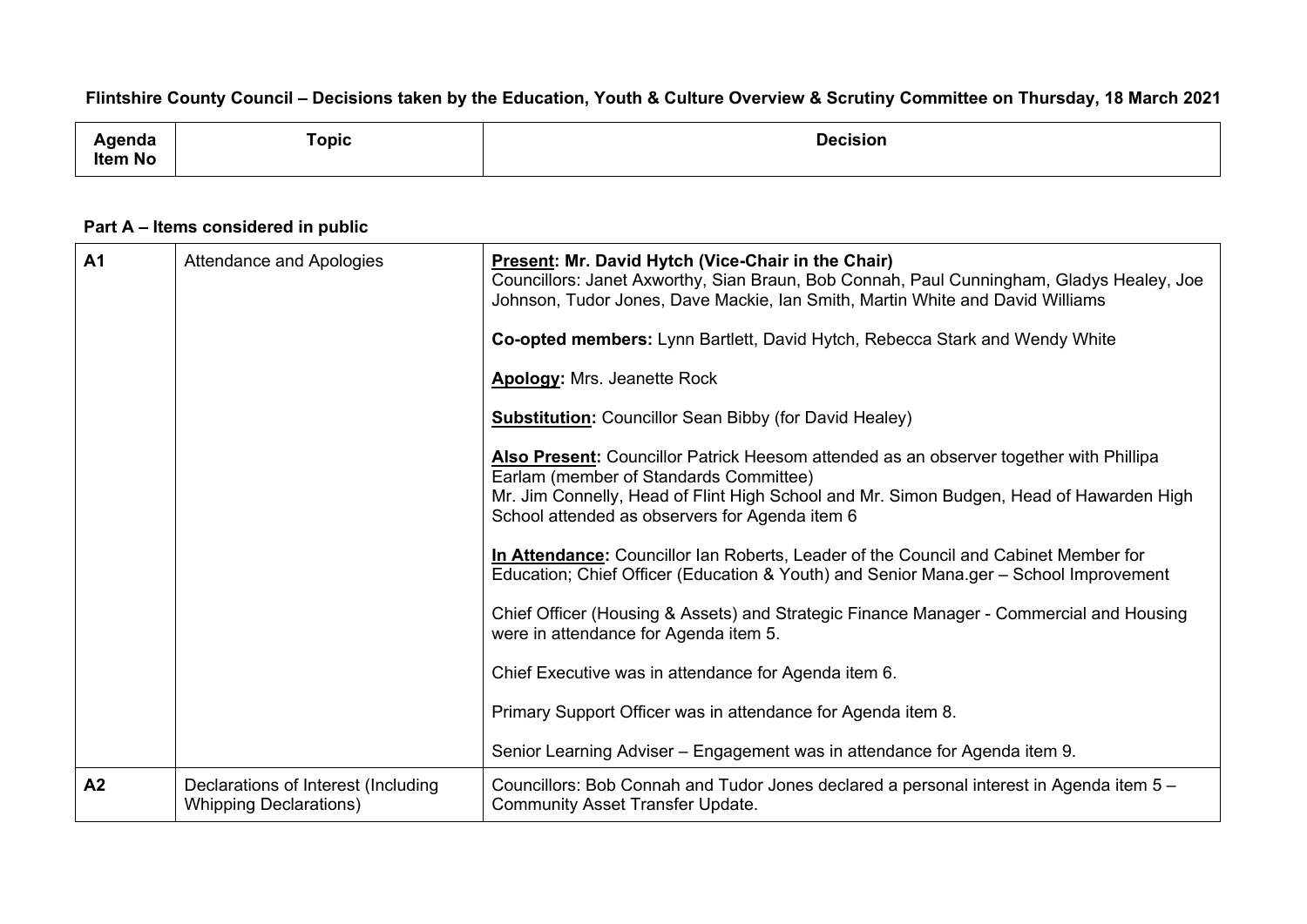## Flintshire County Council - Decisions taken by the Education, Youth & Culture Overview & Scrutiny Committee on Thursday, 18 March 2021

| ------         | Topic                                                                                                                                                                                                                          | <b>Decision</b> |
|----------------|--------------------------------------------------------------------------------------------------------------------------------------------------------------------------------------------------------------------------------|-----------------|
| ™ua ≀          | and the contract of the contract of the contract of the contract of the contract of the contract of the contract of the contract of the contract of the contract of the contract of the contract of the contract of the contra |                 |
| <b>Item No</b> |                                                                                                                                                                                                                                |                 |

|                |                                               | Councillors: Janet Axworthy, Sean Bibby, Sian Braun, Gladys Healey, David Mackie and David<br>Williams declared a personal interest in Agenda item 6 – Update on Council funding for<br>schools, as School Governors.<br>Mr. David Hytch and Mrs. Rebecca Stark declared a personal interest in Agenda item 6 -<br>Update on Council funding for schools, as School Governors. |
|----------------|-----------------------------------------------|--------------------------------------------------------------------------------------------------------------------------------------------------------------------------------------------------------------------------------------------------------------------------------------------------------------------------------------------------------------------------------|
| A3             | <b>Minutes</b>                                | That the minutes be approved as a correct record and signed by the Chairman.                                                                                                                                                                                                                                                                                                   |
| A <sub>4</sub> | Forward Work Programme and Action<br>Tracking | (a) That the Forward Work Programme be noted;<br>(b) That the Facilitator, in consultation with the Chair of the Committee, be authorised to vary<br>the Forward Work Programme between meetings, as the need arises; and<br>(c) That the progress made in completing the outstanding actions be noted.                                                                        |
| A <sub>5</sub> | <b>Community Asset Transfer Update</b>        | (a) That the progress of the Community Asset Transfers be noted;<br>(b) That the Committee supported the continued grant support for Cambrian Aquatics into<br>2021/22; and<br>(c) That the Committee support the continued grant support for Holywell Leisure Centre into<br>2021/22.                                                                                         |
| A6             | Update on Council funding for schools         | (a) That the Committee support the principles as the basis for allocating the £1m additional<br>funding to reduce deficits in secondary schools in 2021/22, as set out within the report;<br>(b) That the allocations, as set out in Appendix 2 of the report, be noted; and<br>(c) That the Committee support the Council's intent to raise the amount of funding to schools  |